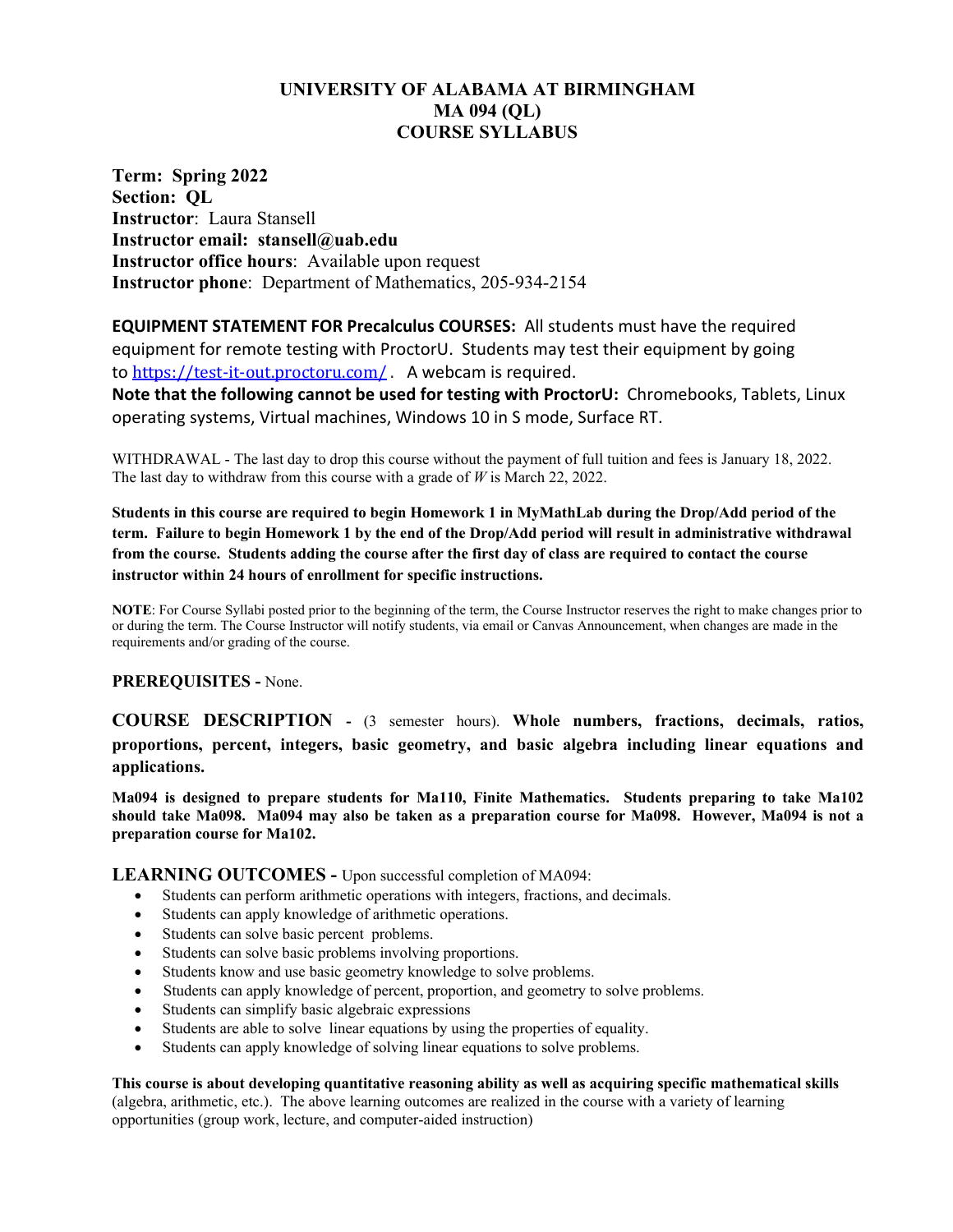**MATERIALS:** The MyMathLab access code is required and is available through Canvas with the First Day Access Program. Use the *Course Materials* link in Canvas to see your access code for MyMathLab.

To enhance your learning experience and provide affordable access to the right course material, this course is part of an inclusive access model called First Day. You can easily access the required materials for this course at a discounted price, and benefit from single sign-on access with no codes required in Canvas. UAB will bill you at the discounted price as a course charge for this course. The charge should show as *Book Charges First Day* on the student's account in Banner.

It is **NOT recommended that students Opt-Out**, as these materials are required to complete the course. You can choose to Opt-Out on the first day of class, but you will be responsible for purchasing your course materials at the full retail price and access to your materials may be suspended. For more information and FAQs go to [customercare.bncollege.com.](https://customercare.bncollege.com/hc/en-us)

### **Accessing MyMathLab the first time to set up your account:**

**TO SET UP YOUR MYMATHLAB ACCESS for this course, you must go to your Canvas course and click on "MyLabs & Mastering" on the left side of your Canvas home page. This must be done in Canvas. The access code is available under the** *Course Materials* **link in Canvas** All Homework, Quizzes, and Tests for this course are available only in MyMathLab, but **you must access MyMathLab through the MyLabs and Mastering link in Canvas.**

## **STUDENT EXPECTATIONS STATEMENT**

The Course Syllabus and Schedule serve as a Contract by which the student must comply. An excuse of "not knowing" information covered in these documents is not an acceptable excuse for making mistakes in this class.

- Students are required to complete weekly assignments and learning activities by the deadline. All deadlines are based on CENTRAL TIME. **There are NO EXTENSIONS of DEADLINES**. See the class schedule for details.
- Students are expected to maintain an active BlazerNet account. All official correspondence will be sent ONLY to the @UAB.edu email address.
- Students are expected to read the Schedule and Syllabus for this class in Canvas.
- Students are expected to check their UAB email daily and respond within 48 hours to instructor emails.
- **Students are expected to have a back-up plan** in the event their computer has operational problems, there is loss of electricity, or there is loss of Internet access. These are not an excuse for late or incomplete submission of assignments, nor are they acceptable reasons for an assignment deadline extension.
- **Students are expected to review their grades and participation** by clicking on Check Your Grade in MyMathLab [\(https://secure.cas.uab.edu/mll/db\)](https://secure.cas.uab.edu/mll/db) **on a regular basis.**

## **TECHNOLOGY REQUIREMENTS -** Students must have:

- A UAB email account that can be accessed on a daily basis.
- Email software capable of sending and receiving attached files.
- Updated virus protection software, installed and active, to prevent the spread of viruses via the Internet and email.
- Equipment required by ProctorU (this includes a webcam). Please follow the instructions on the ProctorU handout for testing your equipment well in advance of the deadlines.
- Equipment that fully supports the Canvas Learning Management System.

**CLASS SCHEDULE** – See Canvas for all assignment deadlines.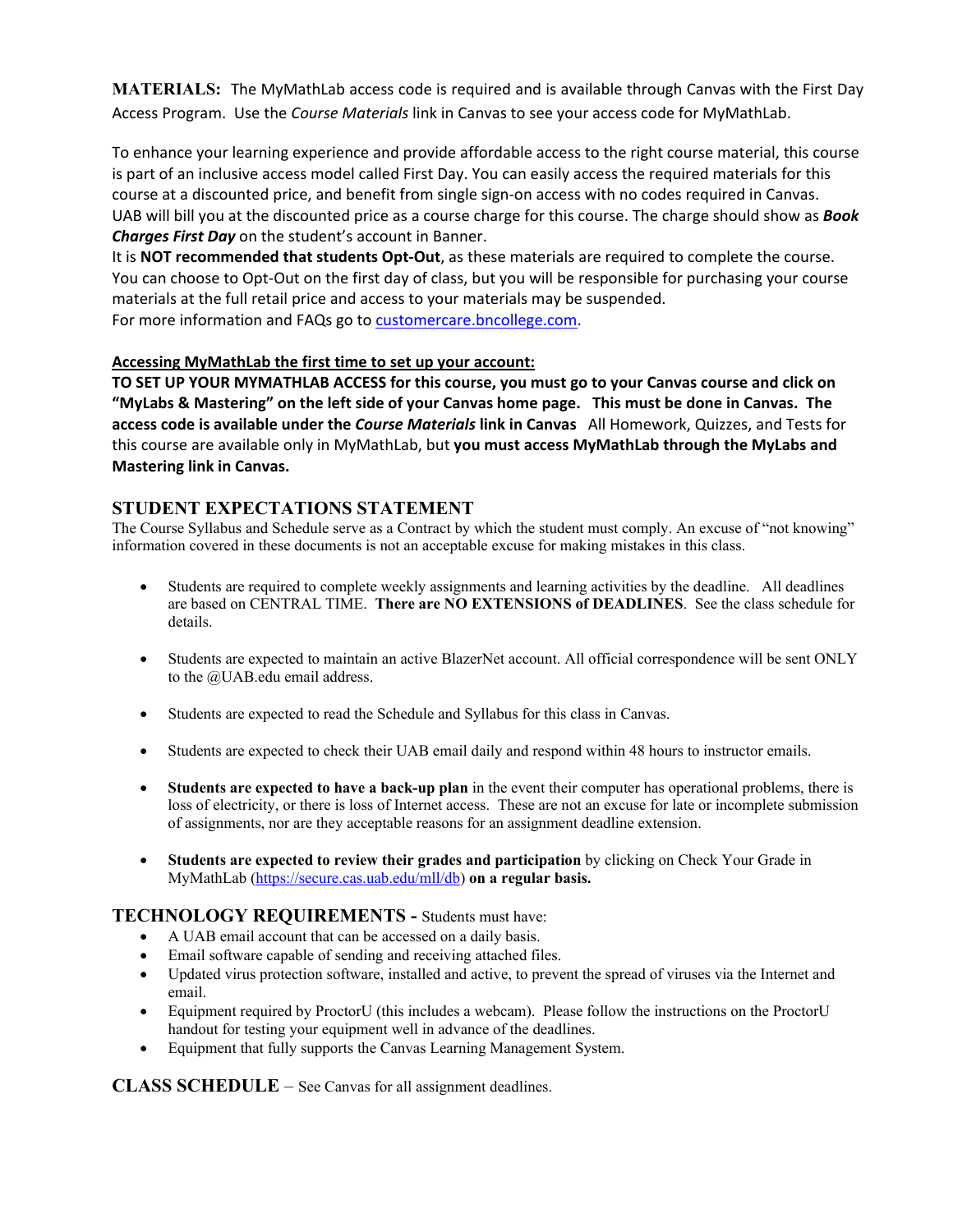**COURSE STRUCTURE -** This course is primarily computer-based. Students must have reliable access to **BlazerNet** so they can work on their assignments in MyMathLab and Canvas. All assignments are shown on your Canvas course calendar.

**MATH REFLECTION ASSIGNMENT:** This is a single written assignment worth 2 points that is due at the beginning of the semester (see Canvas for details).

**HOMEWORK**: There are 12 homework assignments that are required, and each is worth 16 points. Homework is completed and submitted in MyMathLab. *An unlimited number of attempts can be made on each homework problem*  before the deadline, so students should be able to earn 100% on ALL HOMEWORK. If a problem is marked with a red (X) as incorrect, then the student can click on *Similar Exercise* at the bottom of the page and work another problem correctly for full credit (before the deadline). Students can go in and out of the homework as many times as they like before the deadline (all of the work is automatically saved). Students earn points for homework completed on or before the due date. All homework is available at the beginning of the term, so students may work ahead as much as they like. **There are NO EXTENSIONS or make ups for missed homework because the work can and SHOULD BE completed IN ADVANCE of the deadlines.**

**After the due date, students can review homework assignments and work similar exercises, but they can get only 50% credit for the work.**

**QUIZZES**: There are 12 Quizzes that are required, and each is worth 16 points. Quizzes are completed and submitted in MyMathLab. Once a Quiz is submitted in MyMathLab, it is scored and a percentage is given. Students take the Quizzes on their own schedule, but they can only earn the Quiz points if the Quiz is taken on or before the due date. **Students must complete the Quizzes BY THEMSEVLES without any assistance from another person**. The Quizzes are timed, and they **must be taken in one sitting within 30 minutes**. Students cannot exit the Quiz or that will count as one of their attempts. Each quiz can be taken twice, and the highest score attained will count. All Quizzes are available at the beginning of the term, so students may work ahead as much as they like. **There are NO EXTENSIONS or make ups for missed Quizzes because the work can and SHOULD BE completed IN ADVANCE of the deadlines.**

**TESTS:** There are five major tests. Tests are completed and submitted in MyMathLab. Each test is worth 110 points. Once the test is submitted in MyMathLab, it is scored and a percentage is given. The UAB score (out of 110 pts) for the test can be found online at<https://secure.cas.uab.edu/mll/db/> or by clicking on "Check Your Grade" in MyMathLabPlus. Students must take the tests during the scheduled dates and times under supervised remote proctoring as described in this syllabus. All tests have a 50 minute time limit and must be taken in one sitting. **Students must use the MyMathLab calculator or their computer** (Windows/Safari) **scientific calculator during testing**. NO personal calculators are allowed. Students may use scratch paper during a test, but no credit is given for work done on the scratch paper. **Students are required to have a government issued photo ID during testing (UAB student ID, driver's license, etc).**

**Although students take tests with ProctorU, we reserve the right to require a student to retake a test with ProctorU if any testing inconsistencies or questions of academic integrity arise during the testing session or after the review of the recording by the instructor. Students will be responsible for payment of any fees to retake a test. Academic misconduct undermines the purpose of education and can generally be defined as all acts of dishonesty in an academic or related matter and will not be tolerated.**

**Practice Tests** are 5 Reviews (one for each test), and they count as *extra points* towards your total points. Each Review is worth 5 points. Reviews are completed and submitted in MyMathLab. Once a Review for a Test is submitted in MyMathLab, it is scored and a percentage is given. The percentage will be converted to points and will be included in the student's total points. Students take the practice tests on their own schedule. A practice test is due on the same date as the associated test. **Students must complete the Reviews BY THEMSEVLES without any assistance from another person. The practice tests are NOT timed, and students may go in and out of them until they are ready to submit.** Each Review may be taken an unlimited amount of times, and the highest score attained will count.

#### **REQUIREMENT for Taking Tests:**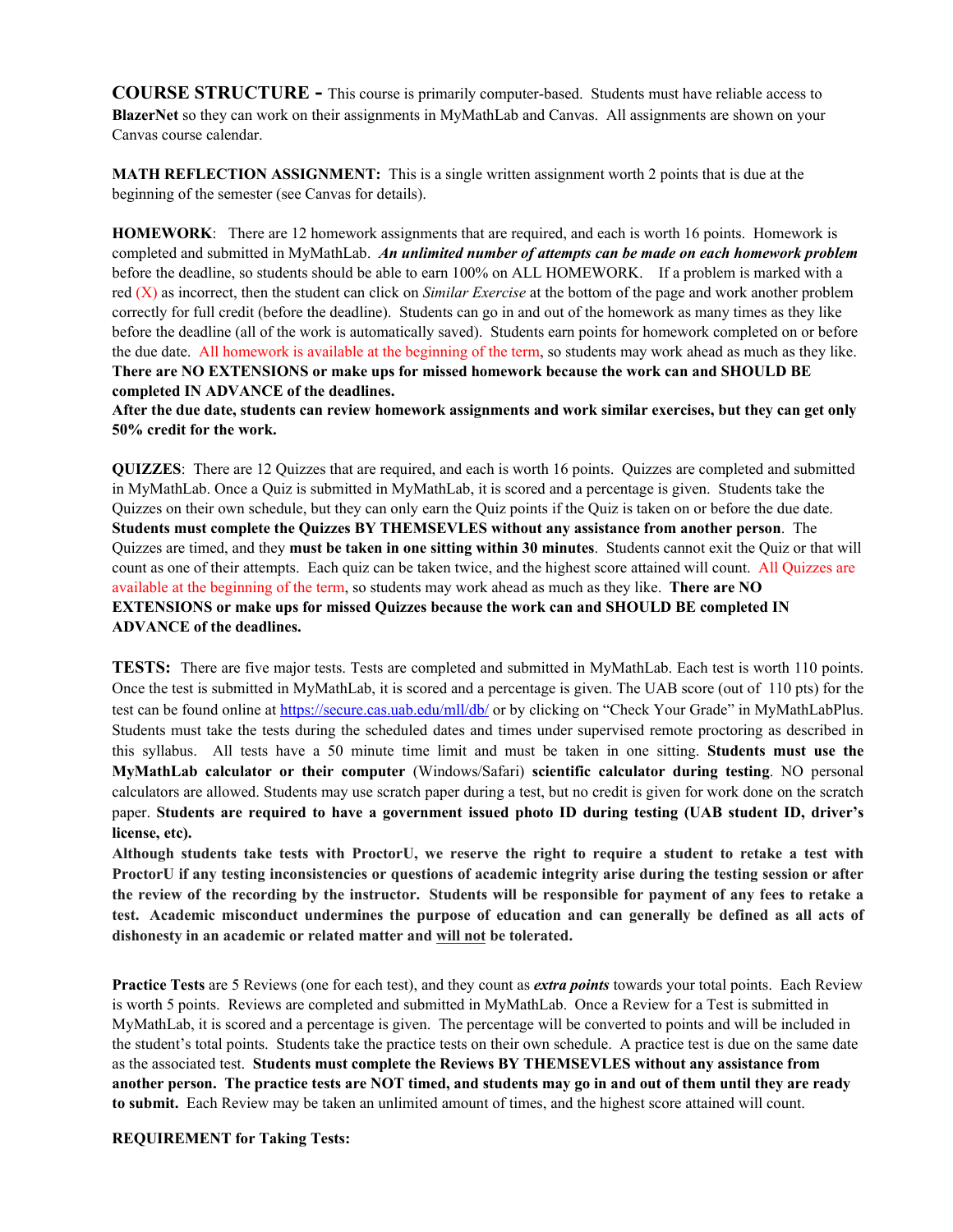**Students will take the course tests using remote proctoring services through ProctorU**. You will find the information regarding ProctorU on Canvas. Please read the ProctorU handout information carefully before testing. **Students are responsible for the technical requirements needed. The deadline for each test is posted on the course schedule. Do not wait until the test due date to take and/or schedule your test. If you choose to wait until the due date to take your test, you are assuming the risk that some situation may prevent you from taking your test. Power outages, technical issues, and student personal problems are not acceptable reasons for missing a test deadline.**

**NOTE THAT STUDENTS ARE RESPONSIBLE FOR PROCTORU TESTING FEES THAT ARE NOT COVERED BY UAB eLearning. UAB eLearning will NOT cover late fees or convenience testing fees but may cover regular test fees. Please see the ProctorU Student Information document posted in Canvas under the ProctorU Module.**

**PROBLEMS/Group Discussions:** There are 4 problems and 4 discussions that will be completed in Canvas over the course of the semester.

**For each discussion: S**tudents are required to participate in a Group Discussion in Canvas (according to the Group Discussion Scoring Guidelines posted on Canvas) to solve a problem. Students will earn 0 to 8 points on each discussion. Students are expected to fully participate in each discussion. It is important that students read the requirements for participating in discussions posted in Canvas. Each discussion is open for two days. See your course schedule for details.

**For each Individual Submission Problem**: Students will submit their solutions to a problem in Canvas by the deadline (see Course Schedule). Students can earn up to 8 points on each individually submitted Problem. Partial credit may be given for the individual paper submitted according to the Rubric posted in Canvas. (Students will find that the discussion the week prior to each problem will be helpful in solving the individual submission problems.)

There are no extensions or make ups for missed Problems or Discussions. NO late submissions or email submissions are allowed.

**COURSE GRADES -** Students earn their grade in the course by accumulating points. There is a maximum of 1000 points available. No points are available after the Final Exam is taken, so students should earn as many points as possible throughout the semester by completing all assignments by the deadline. NO late assignments are accepted or allowed, and no adjustments will be made. Note that **FINAL GRADES are awarded by TOTAL POINTS EARNED**, NOT by percentages

All assignment grades will be posted and maintained in the math department database, which can be accessed in by going t[o https://secure.cas.uab.edu/mll/db/.](https://secure.cas.uab.edu/mll/db/)

| See the following tables for point and grade distribution: |  |  |  |  |  |
|------------------------------------------------------------|--|--|--|--|--|
|------------------------------------------------------------|--|--|--|--|--|

| <b>Grade Element</b>                 | <b>Max Pts per</b><br><b>Assignment</b> | No. of<br><b>Assignments</b> | <b>Total Points</b> |
|--------------------------------------|-----------------------------------------|------------------------------|---------------------|
| <b>Math Reflection Assignment</b>    |                                         |                              | 2                   |
| Homework (MyMathLab)                 | 16                                      | 12                           | 192                 |
| Quizzes (MyMathLab)                  | 16                                      | 12                           | 192                 |
| <b>Problems (Canvas)</b>             |                                         |                              | 32                  |
| <b>Discussions (Canvas)</b>          | 8                                       |                              | 32                  |
| <b>Tests (MyMathLab)</b>             | 110                                     |                              | 550                 |
| <b>Total</b>                         |                                         |                              | 1000                |
| <b>Practice Tests (Extra points)</b> |                                         |                              | 25 Extra Points     |

| <b>Points Earned</b> | <b>Course Grade</b> |  |
|----------------------|---------------------|--|
| 900-1000             |                     |  |
| 800-899              |                     |  |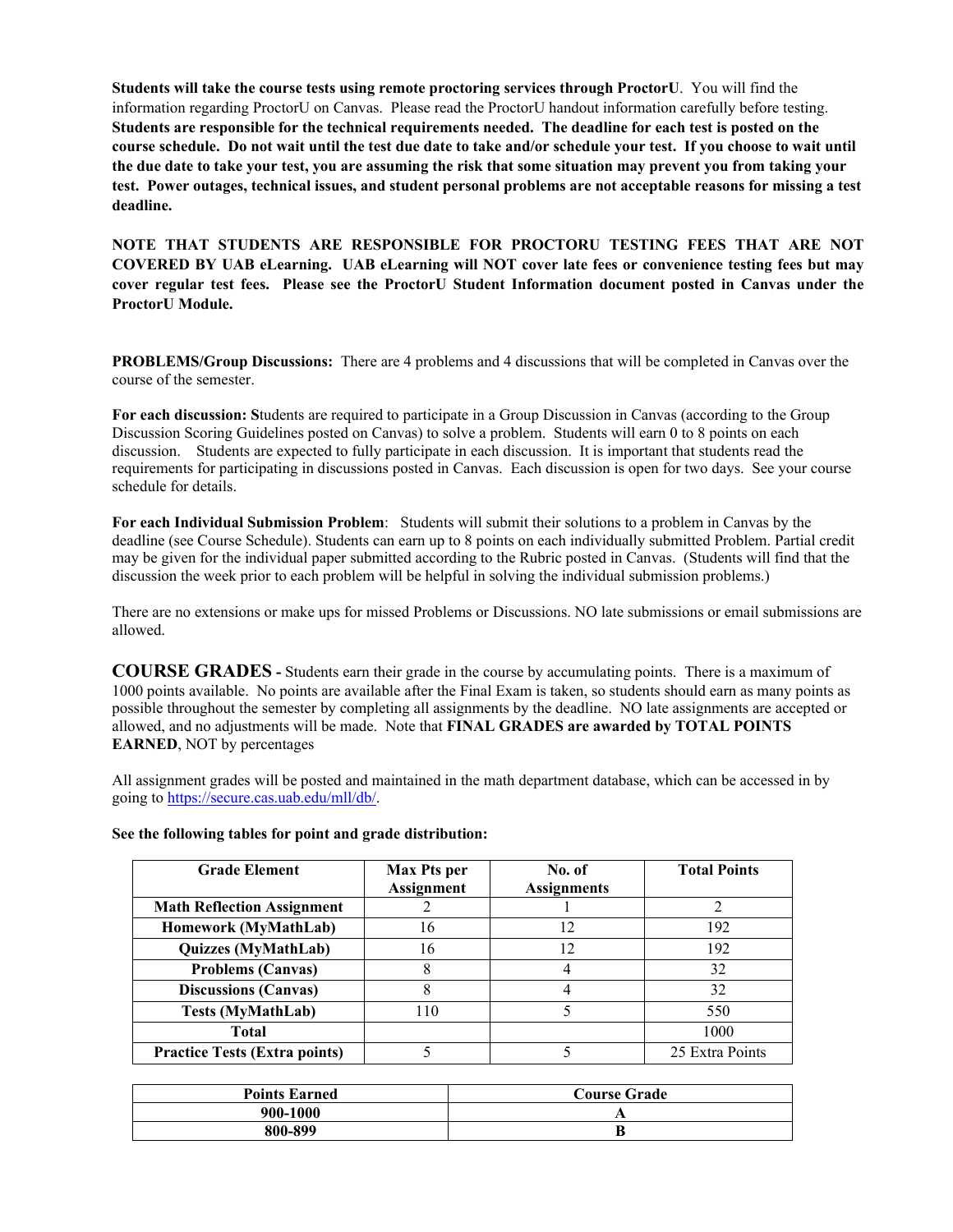| 700-799          |  |
|------------------|--|
| 500-699          |  |
| <b>Below 500</b> |  |

**MAKE-UP WORK POLICY – In general, NO MAKE-UPS are allowed.**<br>If a student misses ONE test during the semester, the student may complete a Missed Test Request Form by emailing the course instructor to request the form and returning the completed form by email to the course instructor no later than 12pm on the last day of classes (before final exam week). **Completing the Missed Test Request Form allows students to request that the Test 5 score earned will also be used to replace ONE missed test during the term. Note that only one missed test grade may be replaced.** It is strongly encouraged that students complete the test request form within 48 hours of the missed test.

**Students with Covid-related reasons for missing a class meeting must go through UAB's Student Health Service's process for an excused absence due to isolation or quarantine. You should log into your UAB Student Health Patient Portal to begin this process. Students must present their written excuse provided by Student Health to their instructor to schedule makeup work OR the student may choose to use the extra points earned from the course practice tests to replace the missed attendance points. If a student misses work for any other reason, the student may earn back the missed points through the course practice test activities.**

**The course practice tests provide up to 25 extra points by the end of the semester. These points may be used to replace missed assignments worth up to 25 points.**

#### **Math Learning Lab (MLL)**

The **Math [Learning](https://www.uab.edu/cas/mathematics/student-resources/math-learning-lab) Lab** (**MLL**) in 202 Heritage Hall offers in person tutoring. Tutors WILL NOT help with graded assignments, solve all of your problems, or work with you for extended periods of time, but they WILL help guide you so that you can complete your work independently. Be sure to bring your notes, work, and materials. No appointment is needed. The MLL is open Monday-Friday from the first day of class to the last day of class. Tutoring is NOT available during holidays, breaks, and Final Exam week. No food or drink allowed except bottled water.

**Extended Absences:** Attendance is fundamental to course objectives and to the integrity of this course. Courses in the Mathematics Department require a variety of activities that involve interaction with the instructor and/or interaction with other students. Excessive absences and missed assignments seriously jeopardize a student's ability to successfully complete the course. In the event of excessive absences, students should be prepared to officially withdraw from the course through the Registrar's Office. In cases involving medical hardships, military duty, or other serious personal situations after the withdrawal date for a course, the student may participate in the Academic Policy Appeal (accessed and submitted through Blazernet Links/Forms).

**More than two weeks of missed course participation is considered too much to be successful in the course.**

**NON-HARASSMENT, HOSTILE WORK/CLASS ENVIRONMENT –** The UAB College of Arts and Sciences expects students to treat fellow students, their Course Instructors, other UAB faculty, and staff as adults and with respect. No form of hostile environment or harassment will be tolerated by any student or employee. In this class we will only use constructive criticism and will work to build a community of lifelong learners.

**HONESTY AND PLAGIARISM -** The awarding of a university degree attests that an individual has demonstrated mastery of a significant body of knowledge and skills of substantive value to society. To ensure this, **UAB expects all students to abide by the UAB Academic Honor Code**:

**DSS Accessibility Statement**: UAB is committed to providing an accessible learning experience for all students. If you are a student with a disability that qualifies under Americans with Disabilities Act (ADA) and Section 504 of the Rehabilitation Act, and you require accommodations, please contact Disability Support Services for information on accommodations, registration and procedures. Requests for reasonable accommodations involve an interactive process and consist of a collaborative effort among the student, DSS, faculty and staff. If you are registered with Disability Support Services, please contact DSS to discuss accommodations that may be necessary in this course. If you have a disability but have not contacted Disability Support Services, please call 934-4205 or visit http://www.uab.edu/dss or Hill Student Center Suite 409.